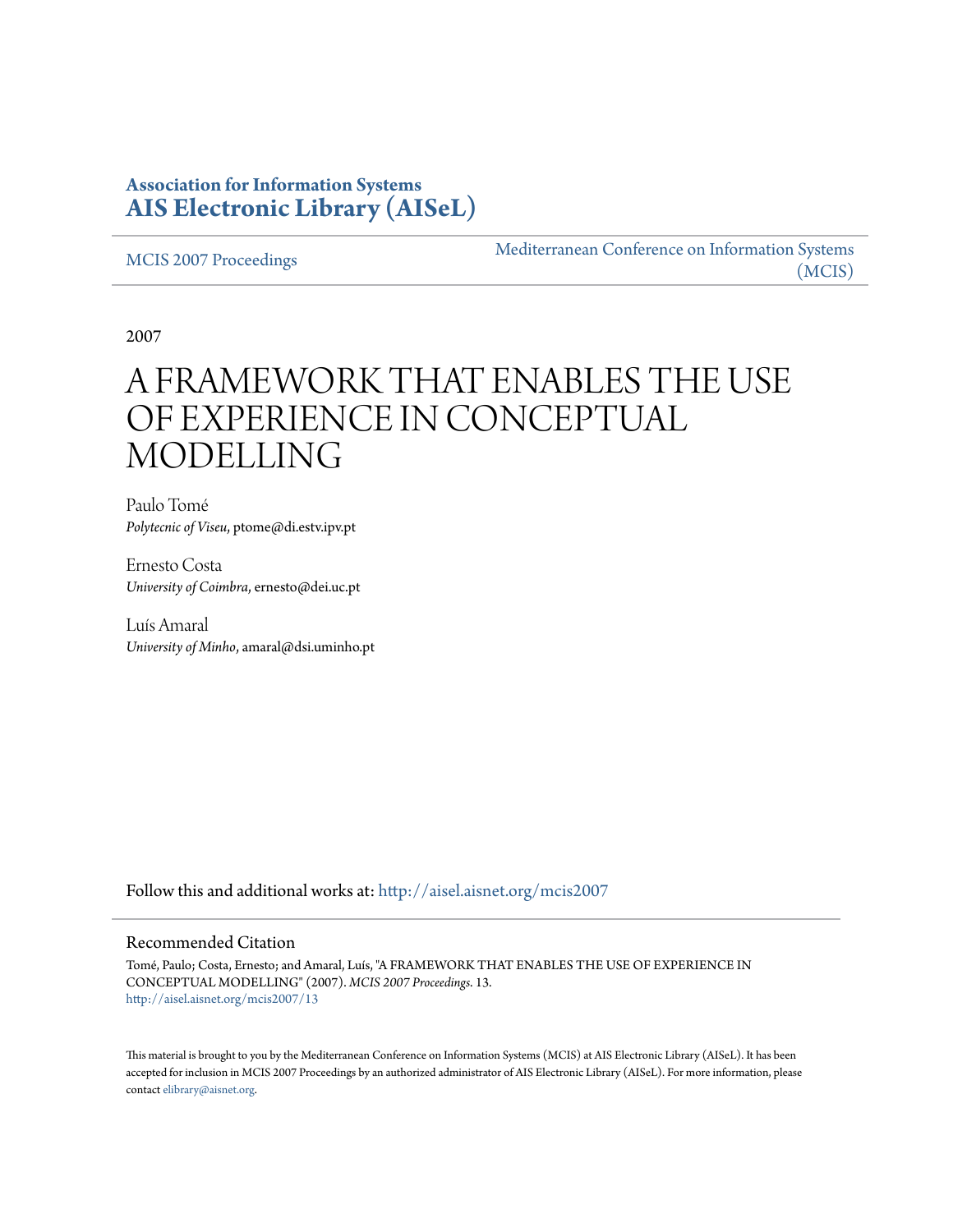# A FRAMEWORK THAT ENABLES THE USE OF EXPERIENCE IN CONCEPTUAL MODELLING

Tomé, Paulo, Polytecnic of Viseu, Viseu, Portugal, ptome@di.estv.ipv.pt Costa, Ernesto, University of Coimbra, Coimbra, Portugal, ernesto@dei.uc.pt Amaral, Luís, University of Minho, Guimarães, Portugal, amaral@dsi.uminho.pt

*Better Information Systems (IS) could be developed, if experience were used. The use of experience could be applied in any phase of the Information System Development process. This paper presents a framework that applies the Case-Based Reasoning (CBR) method to enable the use of experience in conceptual modelling. This framework could be used in several conceptual modelling types, as long*  as graphical modelling languages were used. Our framework was implemented in an Internet *application that has a modular structure.* 

*Keywords: Conceptual modelling, Case-Based-Reasoning, Re-Using Experience* 

## **1 INTRODUCTION**

Conceptual models play an important role in several organizational activities, because they are an important knowledge source for business decisions (Berger and Pfeiffer 2007). It is also important to notice that conceptual models are an important tool in Information Systems Development (ISD) process (Krogstie and Solvberg 1999). According to Krogstie and Solvberg, conceptual models are used to represent system requirements and form a basis for system design and implementation. Besides that, they are a vehicle for communication and could be use for documentation and sensemaking.

Generally, in an ISD process IT professionals developed several kinds of conceptual models. Conceptual data models and conceptual functional models are two examples of models developed by IT professionals. Each kind of conceptual model is generally developed using a specific perspective.

The use of experience in conceptual modelling plays an important role. Generally, senior IT professionals develop better models than novice IT professionals (Batra and Davis 1992). Senior IT professionals apply their experience in new situations.

Since the 90s, several authors have done research into the re-using of experience in conceptual modelling (Tauzovich 1990; Lloyd-Williams 1994). But despite this, the re-use of experience in ISD is still an area of research. For example, last year a unified architecture of experience engineering was proposed (Sun and Huo 2006). In 2003 the pattern paradigm was extended to embrace useful functionalities necessary in re-use of experience in ISD (Purao, Storey et al. 2003).

This paper presents the use of a new approach, the CBR method, for re-using experience in conceptual modelling. In section 0, we explain the main aspects of conceptual modelling. The CBR main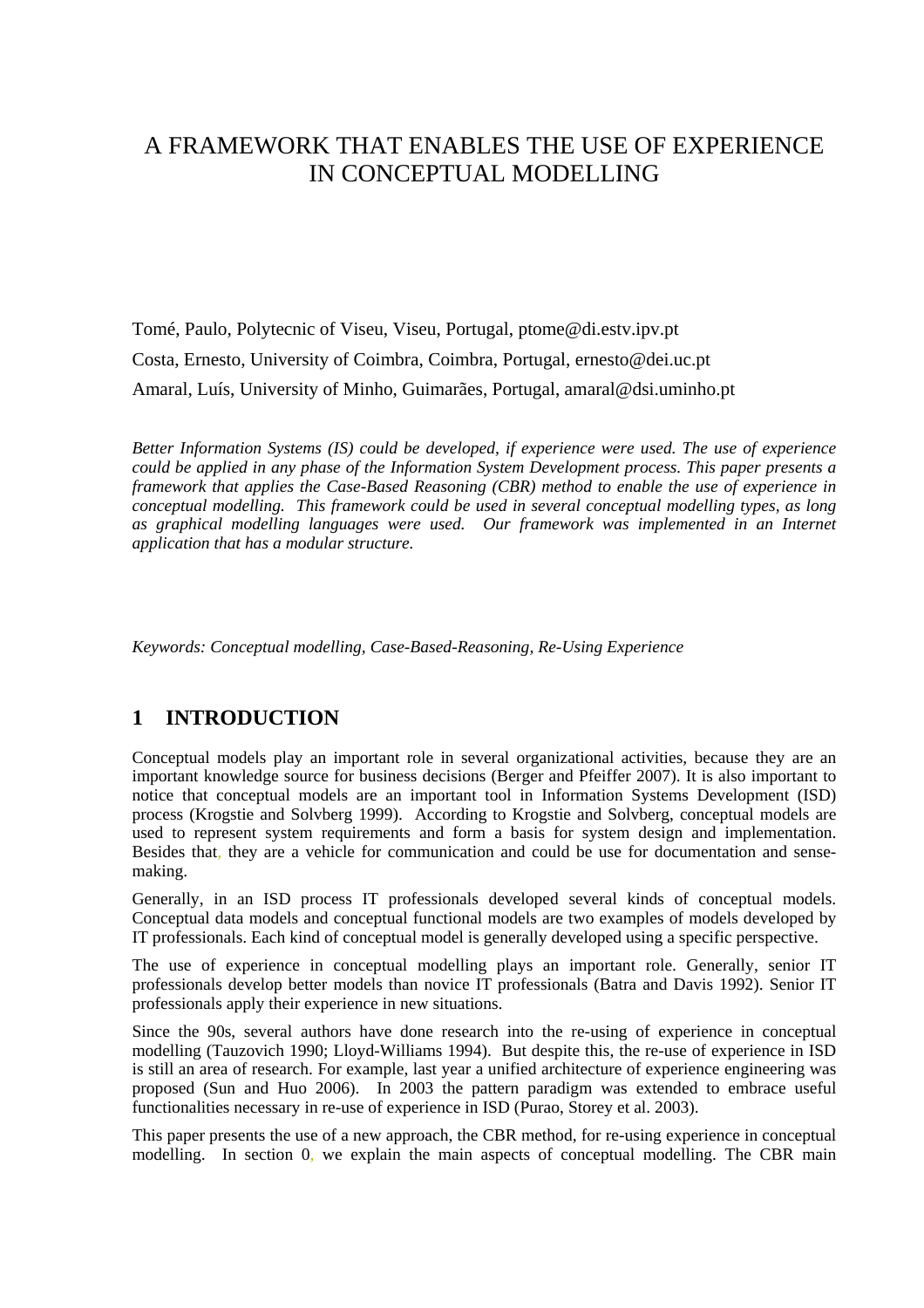functionalities are explained in section 0. In section 0, we present our framework that enables the reuse of experience in ISD conceptual modelling and the results obtained with its application in conceptual data modelling tasks. Finally, in section 5, we present ours conclusion and future remarks.

#### **2 CONCEPTUAL MODELLING**

Conceptual models are generally constructed during the problem analysis and requirements specification of the ISD process (Krogstie and Solvberg 1999). The conceptual models are an important knowledge repository for future organizational processes. As previously mentioned, generally in ISD processes several types of conceptual models are developed.

There is not a consensual framework for classifying the conceptual models. Generally, one conceptual model type is used to express one system perspective. For each conceptual model type, several notations exist, most of them diagrammatic (also called modelling languages). Krogstie and Solvberg (Krogstie and Solvberg 1999) consider that the currently conceptual models languages enable the definition of the perspectives: structural, functional, behavioural, rule, object communication and actor role.

In the bibliography of the ISD domain, several modelling languages were described. Two of the most commonly used perspectives in ISD process are the data and functional perspectives. The Chen (Chen 1976) ER modelling language is one of the oldest notations used in conceptual data modelling, whilst the DFD notation (Gane and Sarson 1979) is one of the oldest notations used to express the functional perspective.

If a diagrammatic notation is used, the conceptual model is a graph. As shown in Table 1, each modelling tool has constructors that can be used to represent graph node elements and constructors that can be used to represent graph edge elements. Generally, the set of graph elements is different from modelling tool to modelling tool.

| <b>Modelling Languages</b>        | <b>Type</b> | <b>Constructors</b>                                                                                            |
|-----------------------------------|-------------|----------------------------------------------------------------------------------------------------------------|
| ER - Chen Notation (Chen 1976)    | Structural  | Entity<br>Reiatianship<br>Attibute                                                                             |
| IEDF1X (FIPS 1993)                | Structural  | Comple<br>ncomplet<br>Dependent entity<br>Independent entity<br>Discriminator<br>Relationship<br>Discriminator |
| NIAM (Halpin and Nijssen 1989)    | Structural  | Entity<br>Attribute<br>Key attribute<br>Relationship                                                           |
| DFD (Gane and Sarson 1979)        | Functional  | <b>External Entity</b><br>Flow<br>Store<br>Process                                                             |
| Flowcharts (Gane and Sarson 1979) | Functional  | Link<br>Decision<br>Process                                                                                    |
| Use Cases (Fowler and Scott 1997) | Actor       | Use Case<br>Association<br>Actor                                                                               |

*Table 1 Some Conceptual Modelling Languages*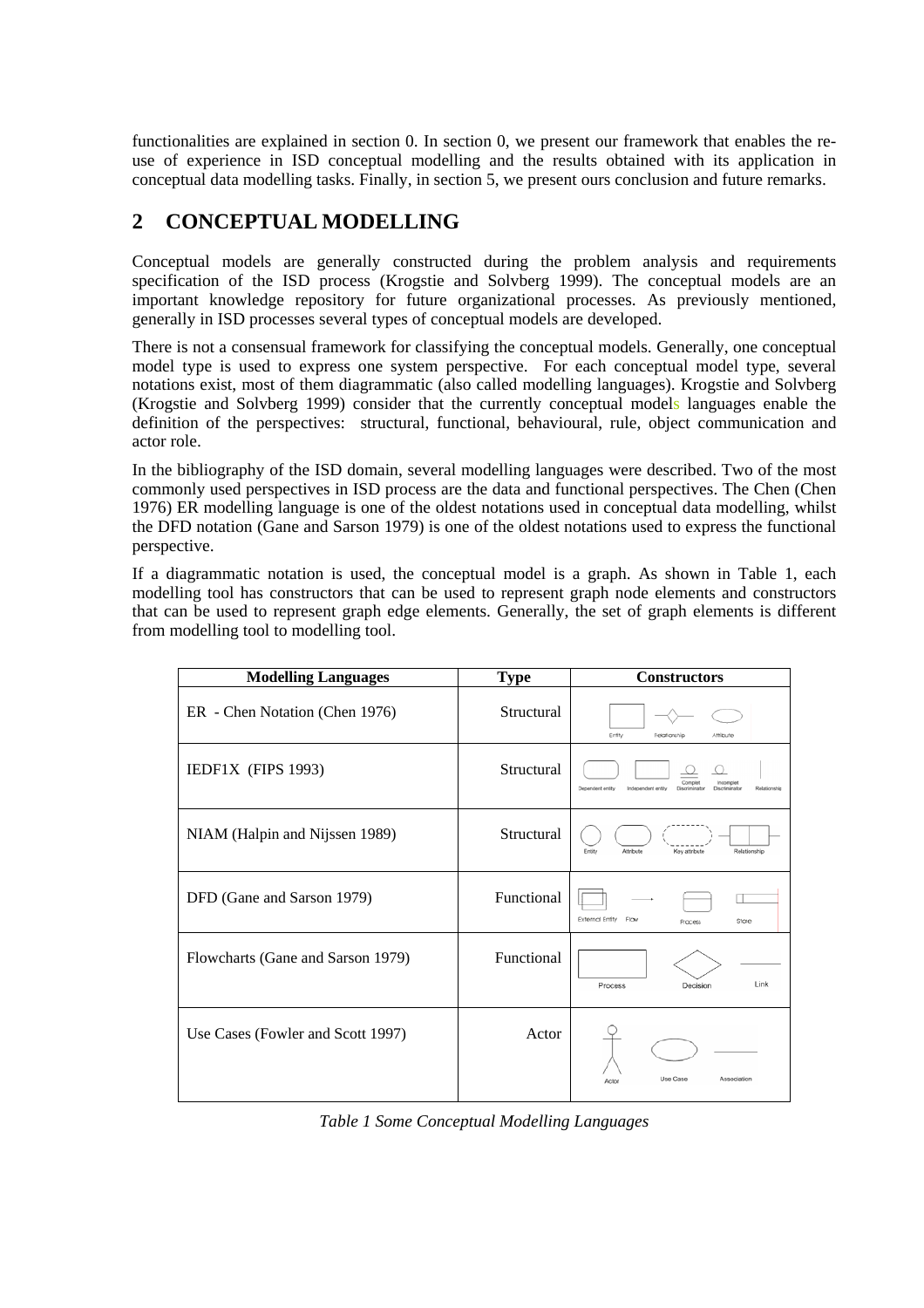The set of constructors of the modelling tool and the way they can be used is generally a restriction for the IT professionals. Some of the IT professionals overlap this restriction adapting the modelling tool to their needs.

#### **3 THE CBR METHOD**

CBR is a methodology (Watson 1999) that tries to solve new problems based on solutions for similar previous ones (Kolodner 1993; Aamodt and Plaza 1994). CBR is based on two crucial aspects: the *cases* and the resolve process model.

The *case* is formed by the *problem* and the *solution* (Kolodner 1993). The *objective* and the *characteristics* of the situation are described by the *problem*. The *solution* consists of the solution itself, the solution evaluation and reasonings. The identification of *cases* types constitutes the major step forward in the development of the CBR system. The set of *cases* of the CBR system is called *case memory*. An important issue related to *cases* is the indexing, which creates a label associated to the case that will allow us to remember it.

The resolve process, called CBR Cycle, begins with the problem description and ends with the solution. The CBR cycle has two principal models: 4Rs proposed by Aamod and Plaza (Aamodt and Plaza 1994) and the one proposed by Kolodner (Kolodner 1993). The CBR cycles generally involves the following activities:

- case search to find similar cases:
- similarity evaluation to measure the level of similarity between the problem that needs solving and the stored ones;
- adaptation to adjust one or several solutions to the current problem;
- case retain to store the new resolved problem.

The case search is based on the problem description and the similarity evaluation is based on similarity functions (Althoff, Auriol et al. 1995). Consequently, the new solution is built by adapting old solutions to the needs of the current problem. The last task of the CBR cycle is the inclusion of the *case* in cases memory. Given the fact that a new *case* is added to the system, it could be said the CBR systems have the ability to learn.

It is important to mention, that there are a lot of domains where the CBR methodology has been used (Kolodner 1993; Watson 1996; Mántaras and Plaza 1997). For example, CBR has been applied in software development, architectural design, meal planning and legal reasoning systems.

The problem presented in this paper could be classified as belonging to the design class of the classification schema proposed by Althoff (Althoff, Auriol et al. 1995). The developing of conceptual models is a design task because the model conception is carried out without any guidelines. There are several CBR systems that share this property. These are mainly found in the software development environments where it is possible to reuse software code. The Rebuilder project (Gomes 2006) is an example of this and aims to use the CBR methodology in the development of UML diagrams (Gomes, Pereira et al. 2002; Gomes, Pereira et al. 2003; Gomes, Pereira et al. 2003). The Experience Factory (Althoff, Nick et al. 1999) proposes a structure and a software application that aims to reuse experience in the context of software development processes. Krampe and Lusti (Krampe and Lusti 1997) applied CBR in the IS design, but the emphasis of this work was on the use of design specifications. Their focus is also on software development process.

Regarding this work, it is important to say that this framework is not concerned with the software development process (i.e. code writing). It is meant to help the development of conceptual models. However, the use of UML diagrams could be an area of common ground with the Rebuilder project. We consider our framework as a tool that contributes to good Knowledge Management (KM). The KM leads to rational allocation of organisational knowledge assets (Althoff and Weber 2005).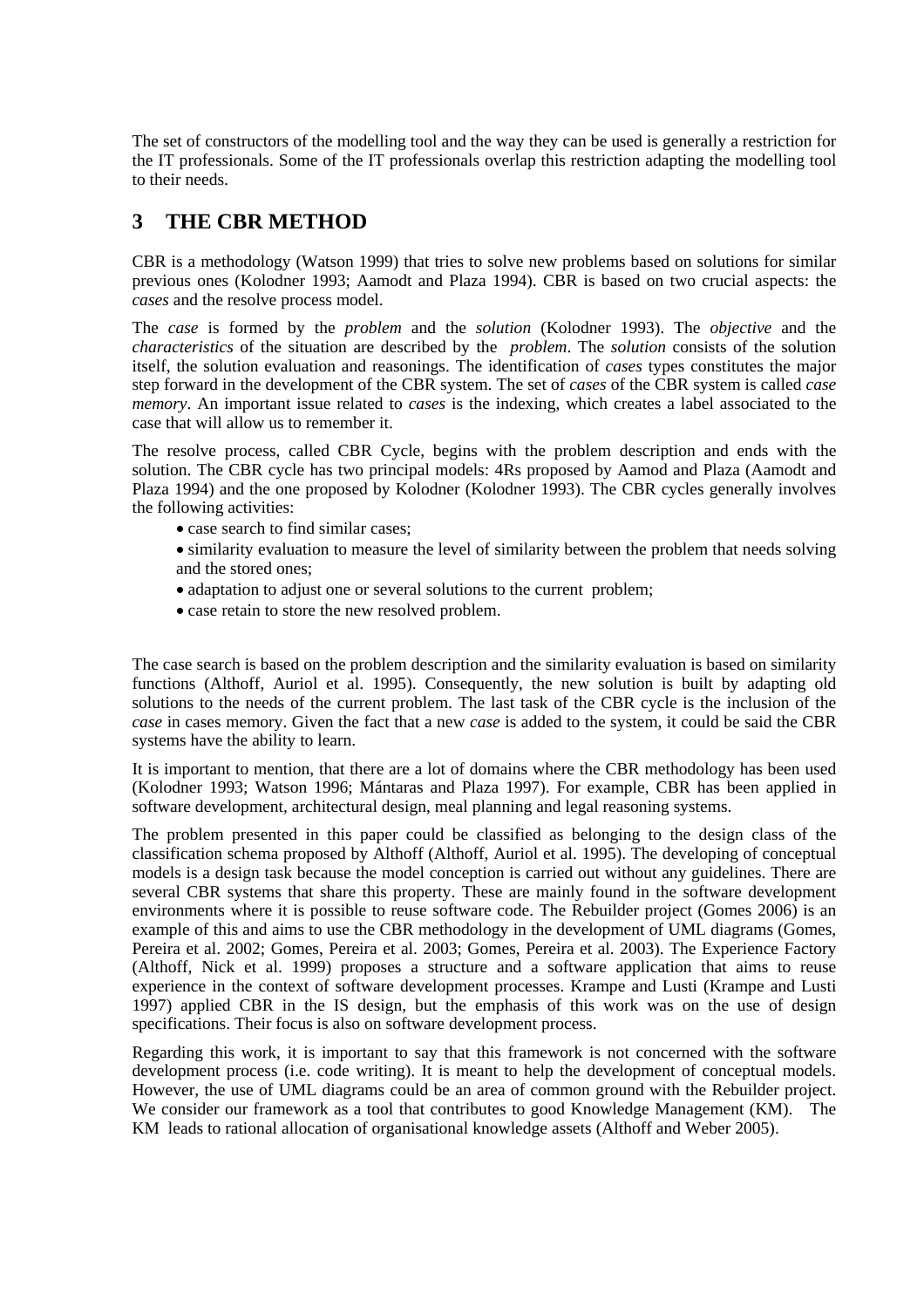#### **4 THE USE OF EXPERIENCE IN CONCEPTUAL MODELLING**

It is generally accepted in IT domain that a system that enables the re-use of experience must search and adapt old solutions (Freeman 1987). Our framework implements these functionalities and others that we think are also important.

A system can be considered successful if, first, it allows several software modelling tools to use it, and, secondly, if it allows several conceptual modelling languages to use it. Besides this, the system must be available through Internet technology.

The framework proposed, shown in Figure 1, has two main parts: the client and the server. The client consists of a browser and a software modelling tool. The server has several components that enable the use of several software modelling tools, the use of several modelling languages and the re-use experience. Several software modelling tools can be used so long as they export data to XML format.



*Figure 1 - Framework* 

The server components that enable the use of several software modelling tools and several modelling languages are: *Tools library*, *XML parser* and *modelling manager.* The *tools library* is a repository of parsing rules that enable parsing files to extract information about stored conceptual models. Besides that, the *tools library* stores information on how to communicate the re-usable models (or part of them) to the browser. The *XML parser* extracts information contained in model files. The *Modelling manager* is responsible for the communication between the server and the client.

The CBR method is implemented through the: *Case memory, CBR engine*, *Modelling tool manager* and *Knowledge manager*. The *CBR engine* implements the 4Rs cycle proposed by Aamodt and Plaza (Aamodt and Plaza 1994). The *Modelling tool manager* is responsible for generating knowledge about the modelling languages. The *Case memory* stores past resolved situations and general knowledge domain. Finally, the *knowledge manager* is responsible for managing the set of past resolved situations.

The *Case memory* stores the past resolved situations (cases) and the general knowledge domain. We considered that four types of cases could be useful. First, it could be useful to have complete models. But, besides that, it could also be useful to have individual model constructors. For this last purpose, we consider three constructor types: *node*, *arc* and *attribute*. As mentioned in section 1 the diagrammatic modelling languages have two main constructor types: nodes and arcs. But besides these two types, the constructors of some modelling languages have variable number of elements. This happens, for example, in the entity constructor of the IDEF1X language.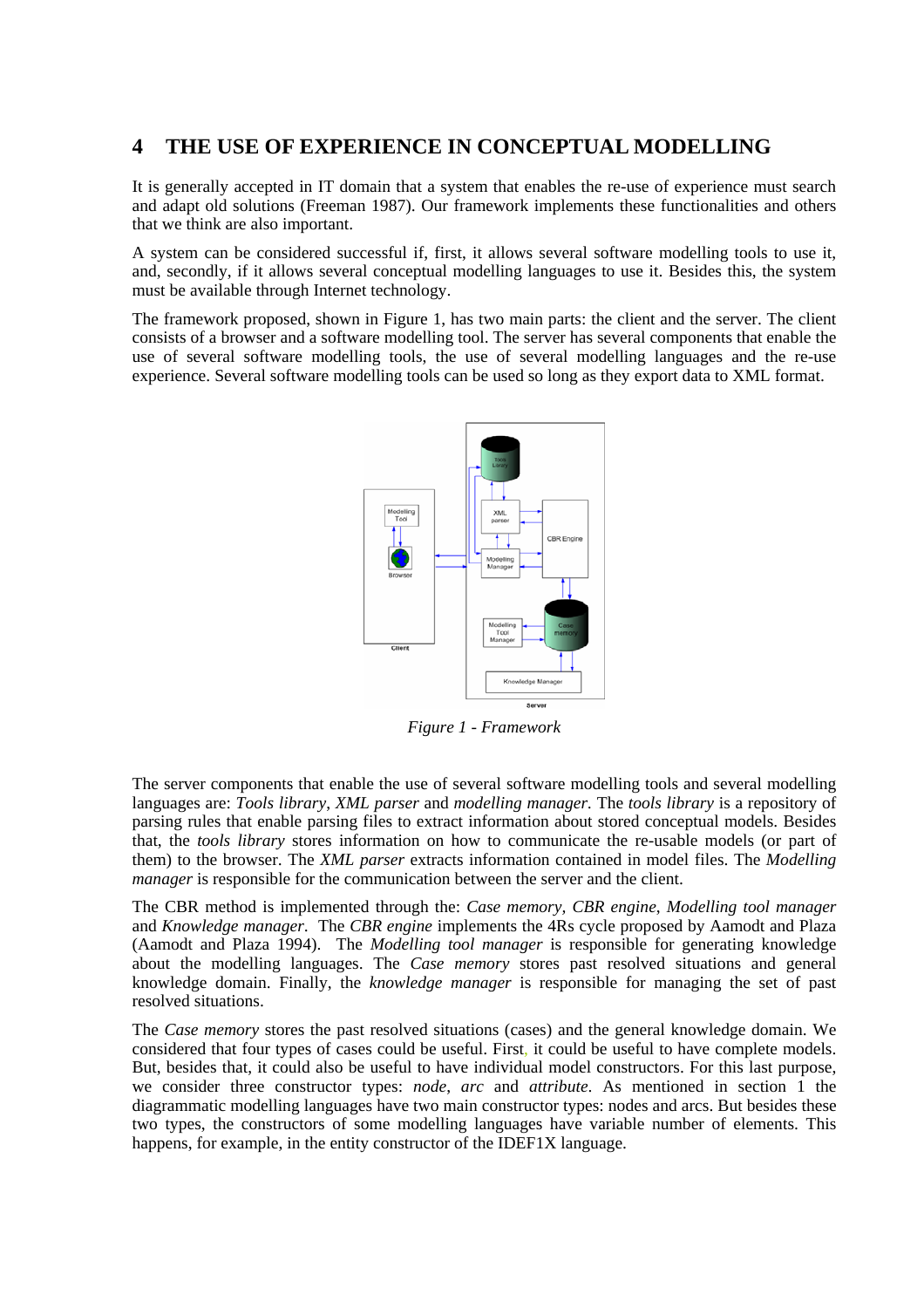We considered that each case type, a part from its solution, consists of a set of characteristics that describe the structure of the situation and the context of the situation. For the model case type, the number of nodes and the number of edges by node are two characteristics related with the model structure. Although, the keywords of the model nodes is a semantic characteristic that contextualizes the conceptual model.

Each modelling language is described through the meta-case structure, shown in Table 2. But each specified characteristic has a label that specifies its role in this particular constructor.

| <b>Case Type</b> | <b>Description</b>                                                                                                                                                                                                                                                       |      |                                                                                                                                                                                                                                                                             |
|------------------|--------------------------------------------------------------------------------------------------------------------------------------------------------------------------------------------------------------------------------------------------------------------------|------|-----------------------------------------------------------------------------------------------------------------------------------------------------------------------------------------------------------------------------------------------------------------------------|
| Model            | <b>Problem</b><br>Objective: Model definition<br>Characteristics<br>Organization Keywords<br>Type of organization<br>Type of description<br>Modelling tool<br>Node keywords<br>Number of nodes<br>Number of node links<br><b>Solution</b><br>XML description             | Node | <b>Problem</b><br>Objective: Node definition<br>Characteristics<br>Type of description<br>Node keywords<br>Number of attributes<br>Modelling tool<br>Type of description<br>Attribute keywords<br>Linked with<br>Node characteristics<br><b>Solution</b><br>XML description |
| Attribute        | <b>Problem</b><br>Objective: Attribute definition<br>Characteristics<br>Type of description<br>Attribute keywords<br>Belongs to<br>Attribute characteristics<br>Modelling tool<br>Type of description<br>Attribute characteristics<br><b>Solution</b><br>XML description | Arc  | Problem<br>Objective: Arc definition<br>Characteristics<br>Type of description<br>Arc keywords<br>Arc attributes<br>Modelling tool<br>Type of description<br>Link<br>Arc characteristics<br><b>Solution</b><br>XML description                                              |

*Table 2 Meta-Case structure* 

Besides the past resolved situations, the *case memory* has specific knowledge about each modelling language. The weight of each characteristic and the adaptation rules were also stored.

We apply clustering techniques to structure the *case memory.* Because a problem could be searched by several combinations of its characteristics, we defined a structure that addresses cases by all possible characteristics. Inside each combination we use clustering techniques to group cases into sets. For each case group we define which case is medoid, e.g., the case that best describes the set of cases.

The *CBR engine* follows the 4Rs cycle (Aamodt and Plaza 1994). The Recall, Re-Use, Revision and Retain phases were implemented. The cycle begins with the characteristics' specification. The Recall phase begins after the characteristics' definition (the algorithm is shown in Table 3). We determine the neural network output to obtain the group of clusters where we will find the cases that are most similar to the current problem. The current problem is evaluated regarding to each cluster medoid. This evaluation will enable us to find which cluster will be used to find the cases that are most similar to the current situation.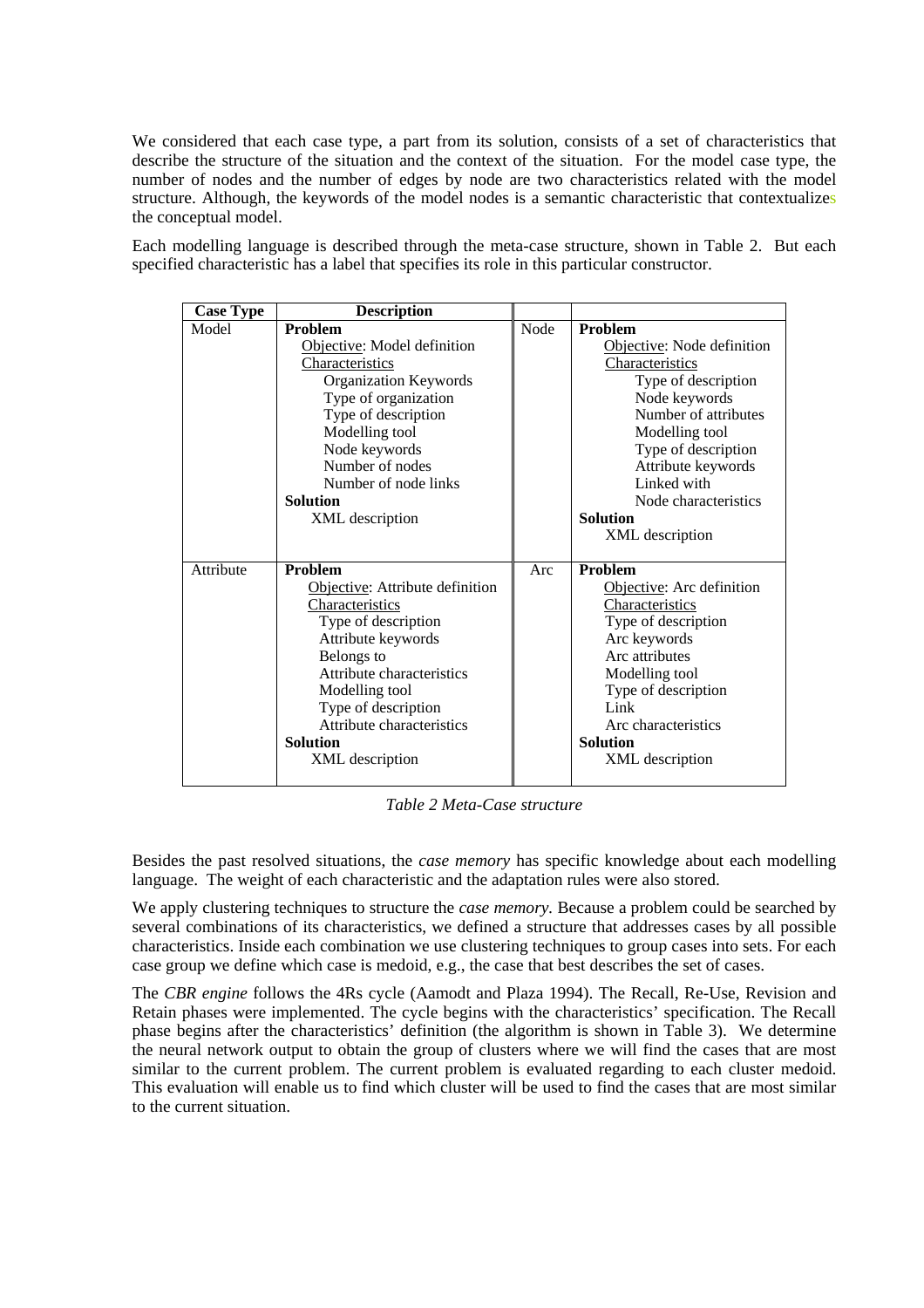| 1. Find the cluster group (based in a neural network)        |
|--------------------------------------------------------------|
| 2. Find the cluster in which to do the similarity evaluation |
| 3. Similarity evaluation                                     |

*Table 3 Recall Phase Algorithm* 

The Re-Use phase copies the equal case parts and tries to adapt the different parts. The adaptation is done through adaptation rules defined in the modelling language domain knowledge definition step or by rules generated during the framework usage.

The Revision phase is generally done by the framework user. The solution proposed by the CBR engine is edited by the user and he makes the necessary corrections. Finally, the case is inserted in the cluster groups. Each cluster medoid, where the case was inserted, is recalculated.

Through the *Modelling tool manager* the framework user defines the modelling language knowledge domain. Based on the meta-case structure, the user specifies the constructor characteristics. The role of characteristic for each specific constructor is specified. For example, the node characteristic *linked with* in a data modelling tool has the role *related with*. Besides that, the adaptation rules and the weight of each characteristic are also defined.

The *Knowledge manager* aims to manage the case memory. It could be that some past situations were not well modelled. The framework user, through the *Knowledge manager,* makes these situations unavailable.

The framework was tested with fifteen IS data models. The data models belong to different organizations/domains. Each data model has a different number of entities, attributes and relationship as described in Table 4. We used two different strategies. In the first strategy, the system was launched separately for each data model (no models in memory). In the second strategy, the data models are introduced sequentially from  $M_1$  to  $M_1$ <sub>5</sub>.

|                                | $M_1$ | M <sub>2</sub> | M <sub>3</sub> | M <sub>4</sub>     | M <sub>5</sub> | M <sub>6</sub> | M7                 | M <sub>8</sub> | M <sub>9</sub>      | $M_{10}$ | $M_{11}$       | $M_{12}$            | $M_{13}$ | $M_{14}$ | $M_{15}$ |
|--------------------------------|-------|----------------|----------------|--------------------|----------------|----------------|--------------------|----------------|---------------------|----------|----------------|---------------------|----------|----------|----------|
| Number of<br>entities          |       | -44            | . –            | $\mathbf{r}$<br>13 | 10             |                | $\mathbf{A}$<br>∠∠ | 16             | -                   |          |                |                     | 30       |          |          |
| Number of<br><b>Attributes</b> |       | 86             | 113            | 44                 | 48             | 60             | 102                | 67             | $\mathcal{L}$<br>∠∠ | 74       | $\gamma$<br>رے | $\mathcal{D}$<br>44 | 130      | 15       | 53       |
| Number of<br>relationships     |       | ے ر            | 1/2            | 10                 |                |                | 1/2                | 13             | .                   |          |                |                     | 44       |          |          |

*Table 4 Number of constructors* 

When the models are launched without any previous model in memory, there is a low percentage of adapted constructors (results shown in Table 5).

|                              | $M_1$ | M <sub>2</sub> | $M_3$ | M4    | M <sub>5</sub> | M <sub>6</sub> | M7    | M <sub>8</sub> | M9    | $M_{10}$ | $M_{11}$ | $M_{12}$ | $M_{13}$ | $M_{14}$ | $M_{15}$ |
|------------------------------|-------|----------------|-------|-------|----------------|----------------|-------|----------------|-------|----------|----------|----------|----------|----------|----------|
| <b>Adapted</b><br>entities   | 0%    | 0%             | 5.9%  | $0\%$ | 10%            | 0%             | 9.1%  | 6.3%           | 28.6% | 0%       | 0%       | 0%       | 10%      | $0\%$    | 0%       |
| Adapted<br><b>Attributes</b> | 66.7% | 24.4%          | 39.8% | 52.3% | 22.9%          | 25%            | 34.3% | 32.8%          | 45.5% | 28.4%    | 32%      | 22.7%    | 36.2%    | 23.1%    | 58.5%    |
| Adapted<br>relationships     | 75    | 96.9           | 91.7  | 90    | 88.9           | 50             | 91.7  | 92.3           | 66.7  | 85.7     | 66.      | 66.7     | 97.      |          | 66.7     |

#### *Table 5 Situation 1 Results*

As we can see in Table 6 when the models are launched sequentially the percentage of adapted cases increases significantly. For instance, the case relationship is in almost all situations derived by adapting cases contained in the case memory. By contrast, for entity cases the use of past cases is very low. This can be justified by the heterogeneity of IS domains. Notice also that the order of data models created was not considered an issue.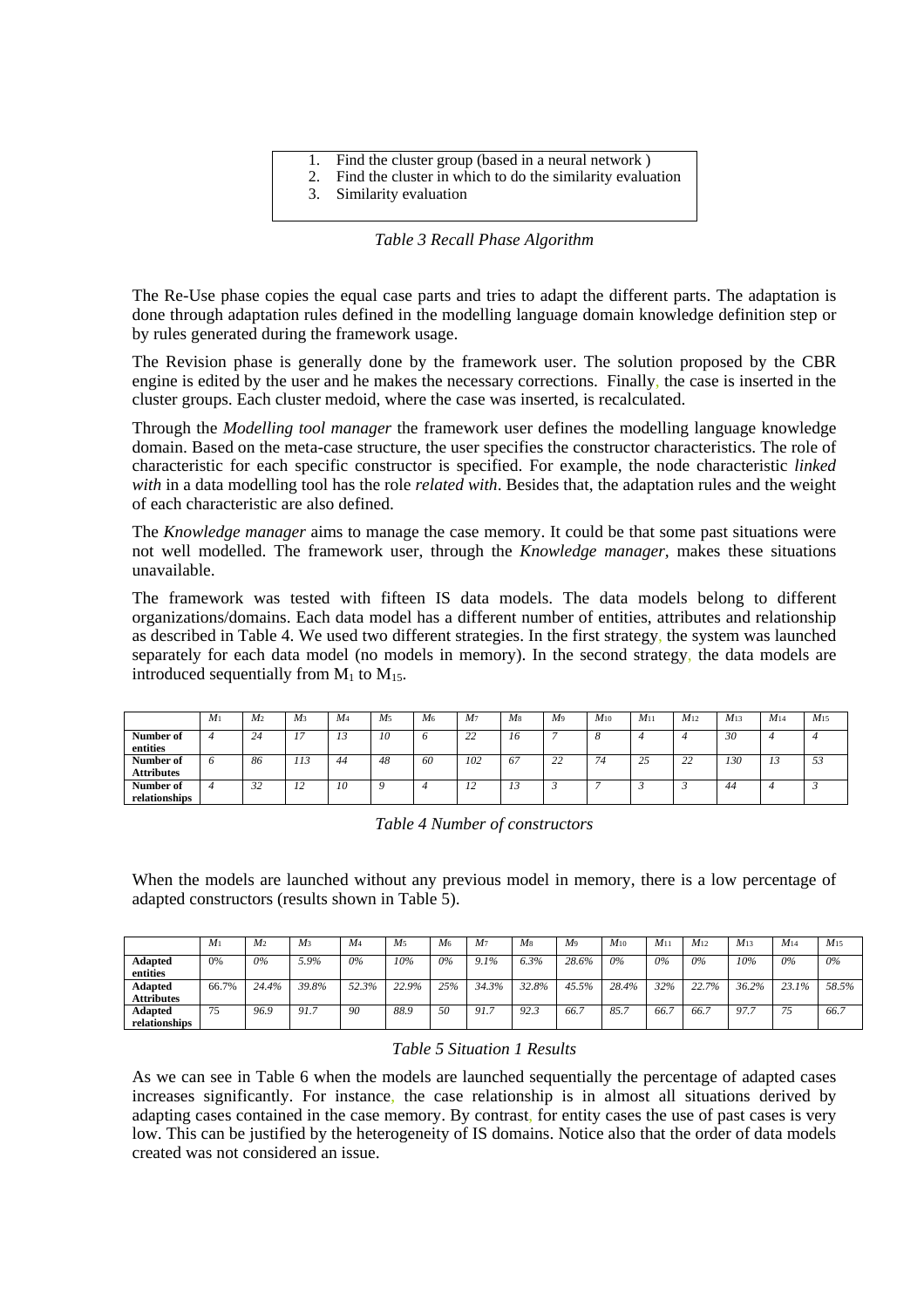|                              | M <sub>1</sub> | M <sub>2</sub> | $M_3$ | M <sub>4</sub> | M <sub>5</sub> | M <sub>6</sub> | M <sub>7</sub> | M <sub>8</sub> | M <sub>9</sub> | $M_{10}$ | $M_{11}$ | $M_{12}$ | $M_{13}$ | $M_{14}$ | $M_{15}$ |
|------------------------------|----------------|----------------|-------|----------------|----------------|----------------|----------------|----------------|----------------|----------|----------|----------|----------|----------|----------|
| Adapted<br>entities          | 0%             | 8.3%           | 5.9%  | 7.7%           | 20%            | 0%             | 9.1%           | 2.5%           | 28.6%          | 25%      | 0%       | 0%       | 20%      | 25%      | 25%      |
| Adapted<br><b>Attributes</b> | 66.7%          | 26.7%          | 48.7% | 70.5%          | 43.8%          | 45%            | 41.2%          | 50.8%          | 77.3%          | 43.2%    | 60%      | 68.2%    | 48.5%    | 92.3%    | 83%      |
| Adapted<br>relationships     | 75%            | 100%           | 100%  | 100%           | 100%           | 100%           | 100%           | 100%           | 100%           | 100%     | 100%     | 100%     | 100%     | 100%     | 100%     |

*Table 6 Situation 2 Results* 

#### **5 CONCLUSION AND FUTURE REMARKS**

We have empirically shown that the inclusion of a CBR methodology providing a memory of past experience could greatly improve the conceptual modelling task. The use of adapted cases benefits the user since he/she does not need to provide that information manually to the system. Therefore the ISD could focus on the new elements.

Nonetheless, this project needs some improvements. One improvement must be the development of modelling language converting mechanisms. This kind of mechanism will enable the usage of different modelling languages to model the same conceptual perspective. Another is the need for the development of parsing rules for the most representative software modelling tools.

#### **6 REFERENCES**

- Aamodt, A. and E. Plaza (1994). "Case-Based Reasoning: Foundational Issues, Methodological Variations and Systems Approaches." AI-Communications **7**(1): 39-52.
- Althoff, K. D., E. Auriol, et al. (1995). A Review of Industrial Case-Based Reasoning Tools, AI Intelligence.
- Althoff, K. D., M. Nick, et al. (1999). CBR-PEB: An Application Implementing Reuse Concepts of Experience Factory for the Transfer of CBR System Know-How. 7th German Workshop on Case-Based Reasoning, Wurzburg.
- Althoff, K. D. and R. O. Weber (2005). "Knowledge Management in Case-Based Reasoning." The Knowledge Engineering Review **20**: 305-310.
- Batra, D. and J. G. Davis (1992). "Conceptual Data Modelling in Database Design: Similarities and Differences Between Expert and Novice Designers." International Journal of Man-Machine Studies **37**: 83-101.
- Berger, J. and D. Pfeiffer (2007). Automatic Knowledge Retrieval from Conceptual Models. CAISE'07, Trondheim - Noruega, Tapir Academic Press.
- Chen, P. P.-S. (1976). "The Entity-Relationship Model Toward a Unified View of Data." ACM Transactions on Database Systems **1**(1): 9-36.
- FIPS (1993). Integration Definition for Information Modeling (IDEF1X), Federal Information Processing Standards Publications.
- Fowler, M. and K. Scott (1997). UML Distilled Applying the Standard Object Modeling Language, Addison-Wesley.
- Freeman, P. (1987). Reusable software Engineering: Concepts and Research Directions. IEEE Tutorial Software Reusability.

Gane, C. and T. Sarson (1979). Structured Systems Analysis: Tools and Techniques, Prentice-Hall.

Gomes, P. (2006). Rebuilder. rebuilder.dei.uc.pt, Paulo Gomes.

- Gomes, P., F. C. Pereira, et al. (2002). Using WordNet for Case-Based Retrieval of UML Models. STarting Artificial Intelligence Researchers Symposium (STAIRS'02).
- Gomes, P., F. C. Pereira, et al. (2003). Case-Based Reuse of UML Diagrams. Fifteenth International Conference on Software Engineering and Knowledge Engineering (SEKE'03).